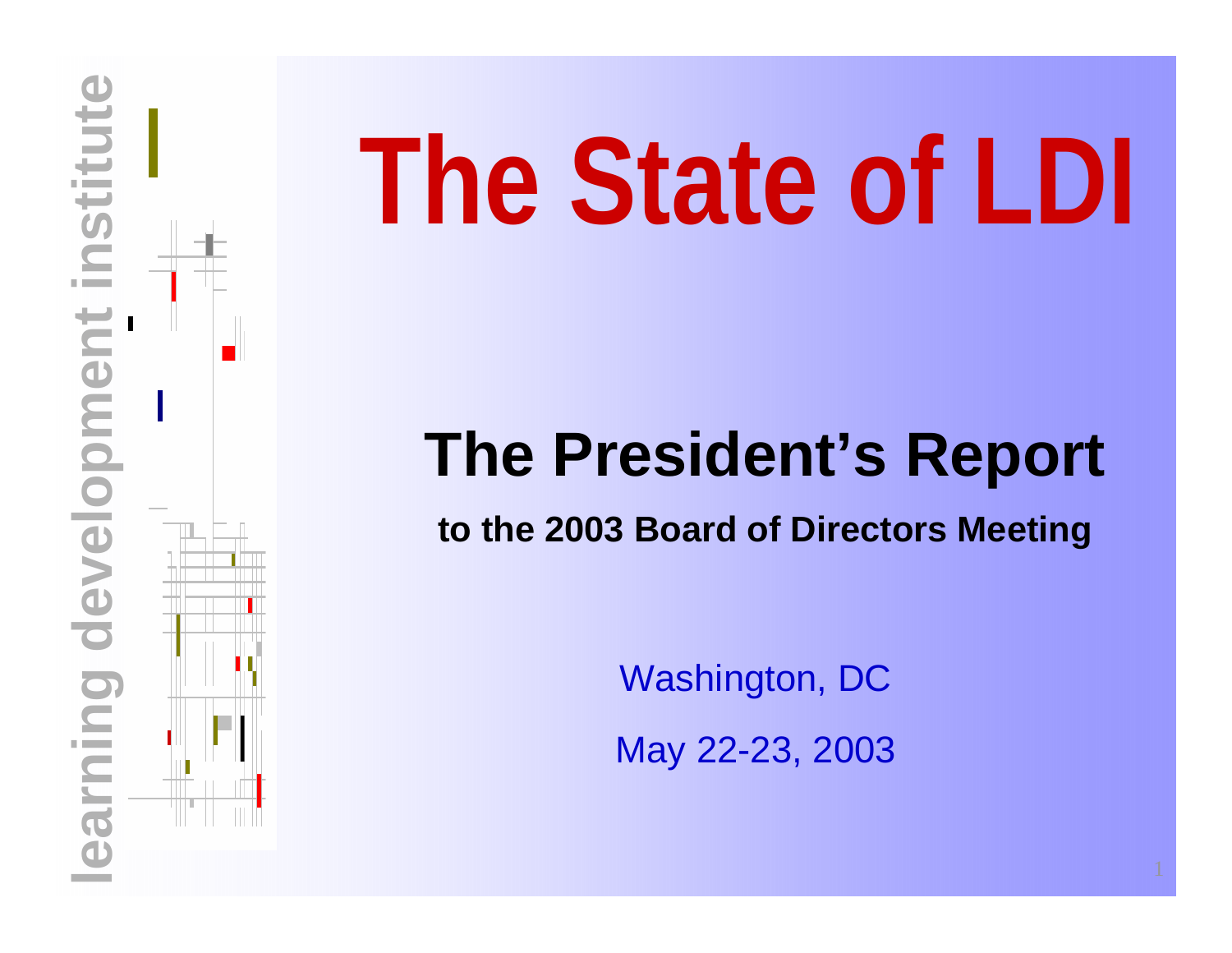

## http://www.learndev.org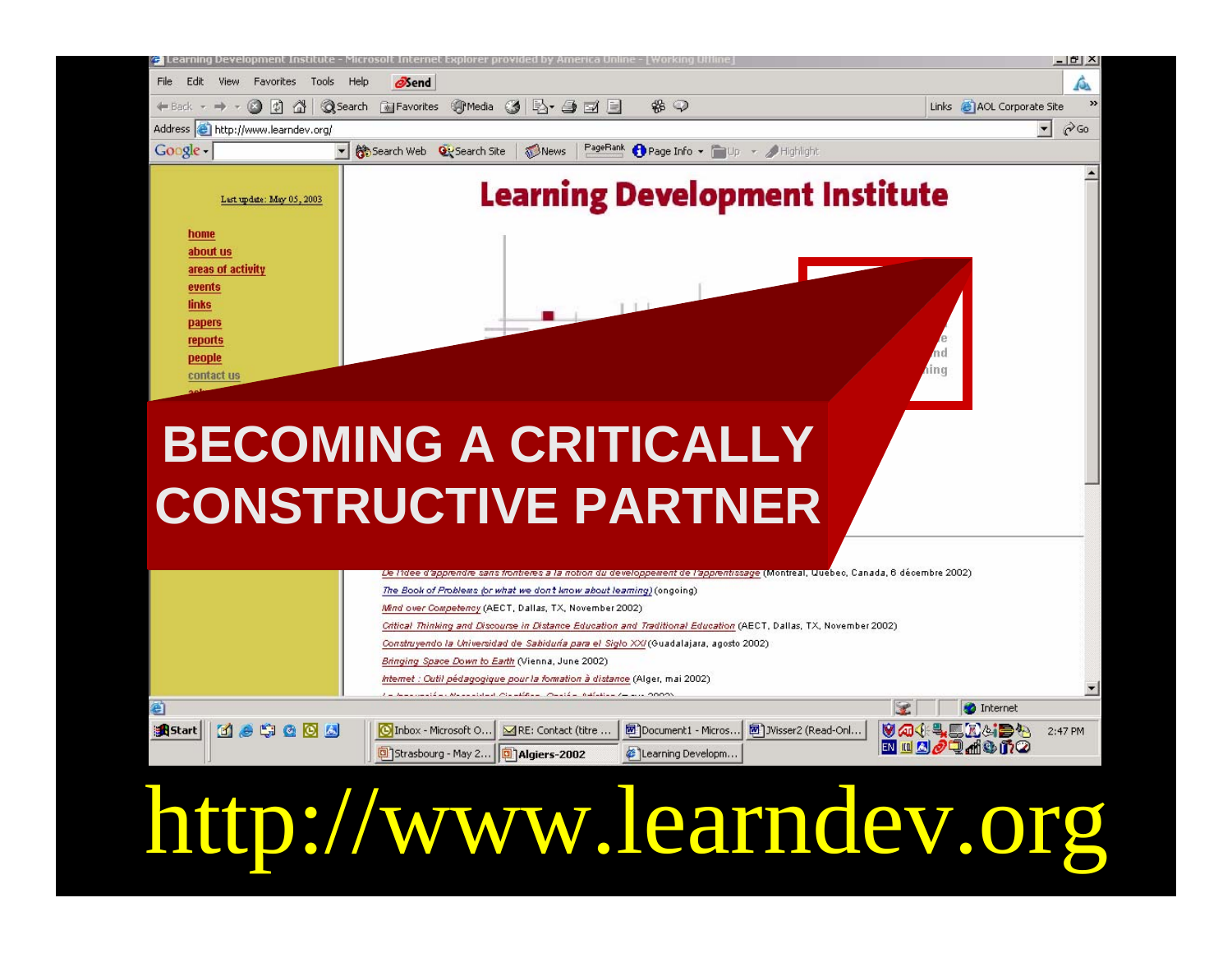

www.learndev.org

ww.learndev.org

## Main message

- $\Box$  LDI is alive and well.
- $\Box$  LDI continues on the road to being a critical and valued partner for those who have a genuine interest in the full development of human learning.

□ LDI's position continues to be unique,

- going beyond what others do
- $\bullet$  aligning itself with some of the work that others do while at the same time taking up constructively critical positions against them
- $\bullet$  being sought out by others who, from a variety of perspectives, perceive synergy with their own course of action.

 $\Box$  LDI is increasingly becoming a critically constructive partner for others.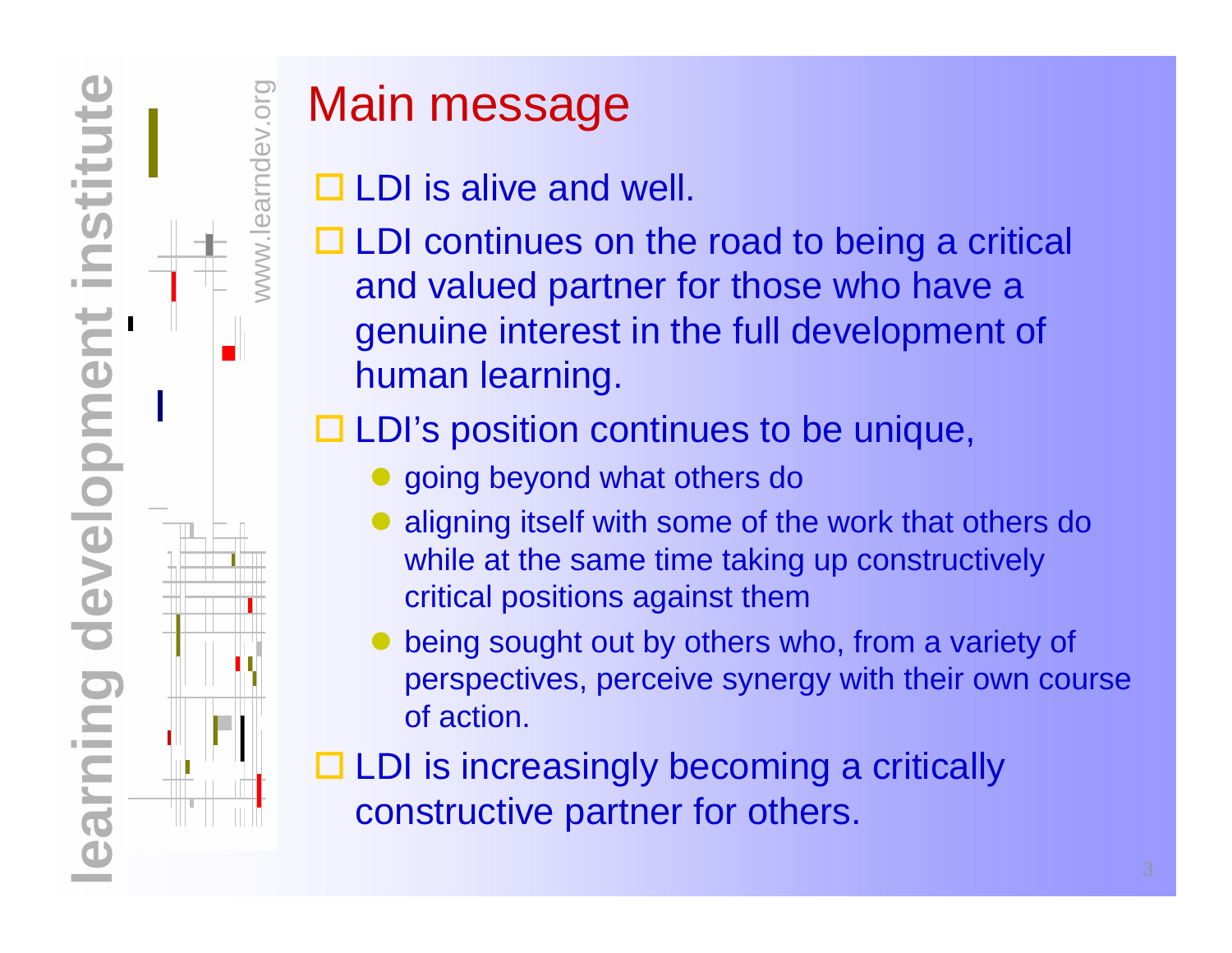

## www.learndev.org **ORV.Org**

## Exhibit # 1: Generating awareness and heightening consciousness

- *Learning after September 21, 2001* dialogue
- *Book of Problems* dialogue
	- □ Schooling/deschooling dialogue (with Shikshantar)
	- $\square$  Transdisciplinarity dialogue (with CIRET)
	- *Education for All* dialogue (with Shikshantar + for and against UNESCO)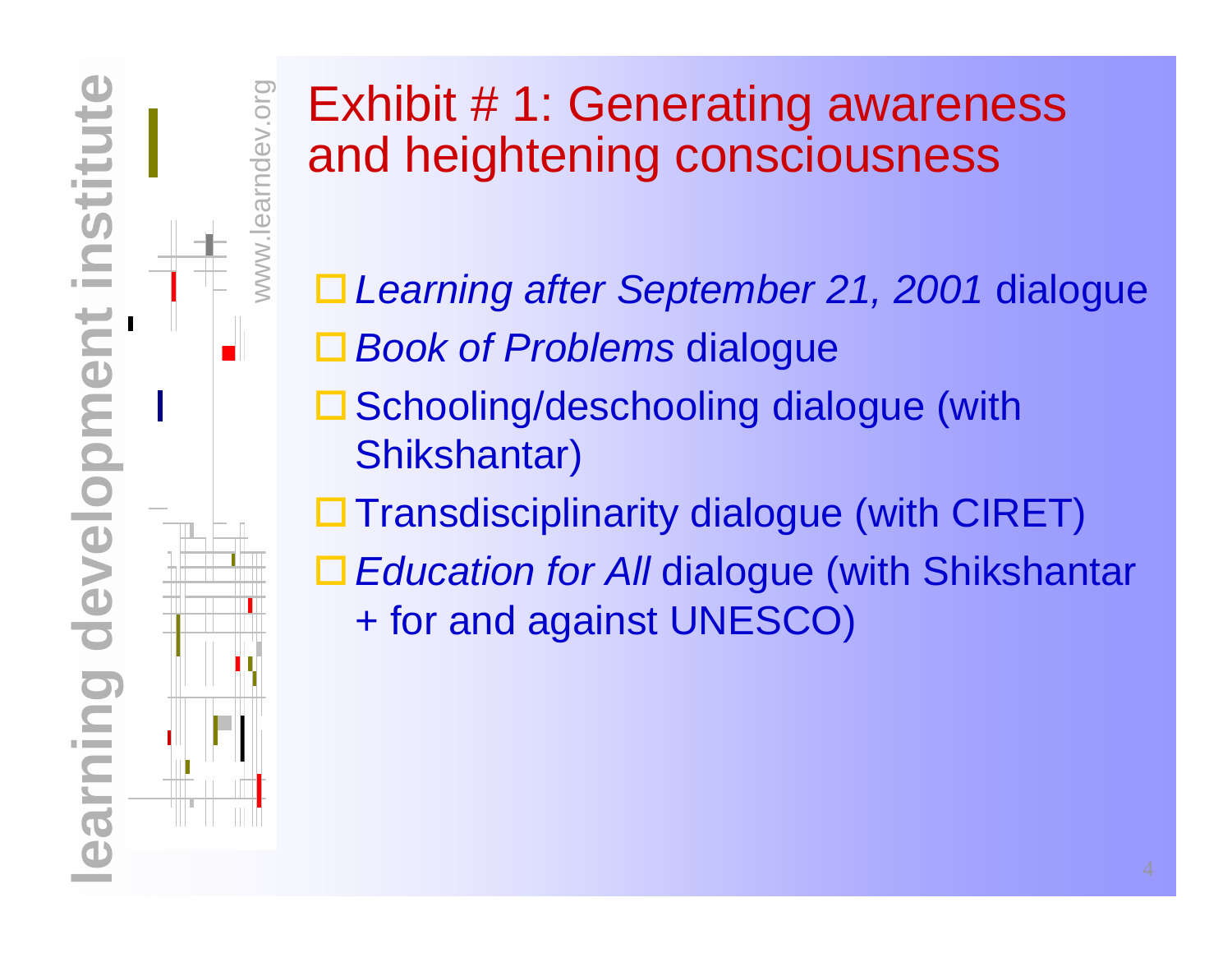

# www.learndev.org

## Exhibit # 2: Being there to tell the story

 $\square$  Invitations (spontaneous and generated) to make key presentations, such as:

- Opening address at transdisciplinarity day at the *Rencontres Science et Conscience* at Strasbourg, May 2003.
- Presidential sessions at meetings of the Association for Educational Communications and Technology.
- Keynotes and lead presentations at major events of change oriented institutions (ITESO, Universidad de Guadalajara, UQAM, University of Mass. at Amherst, etc.).
- $\bullet$ Invited chapters, articles, interviews.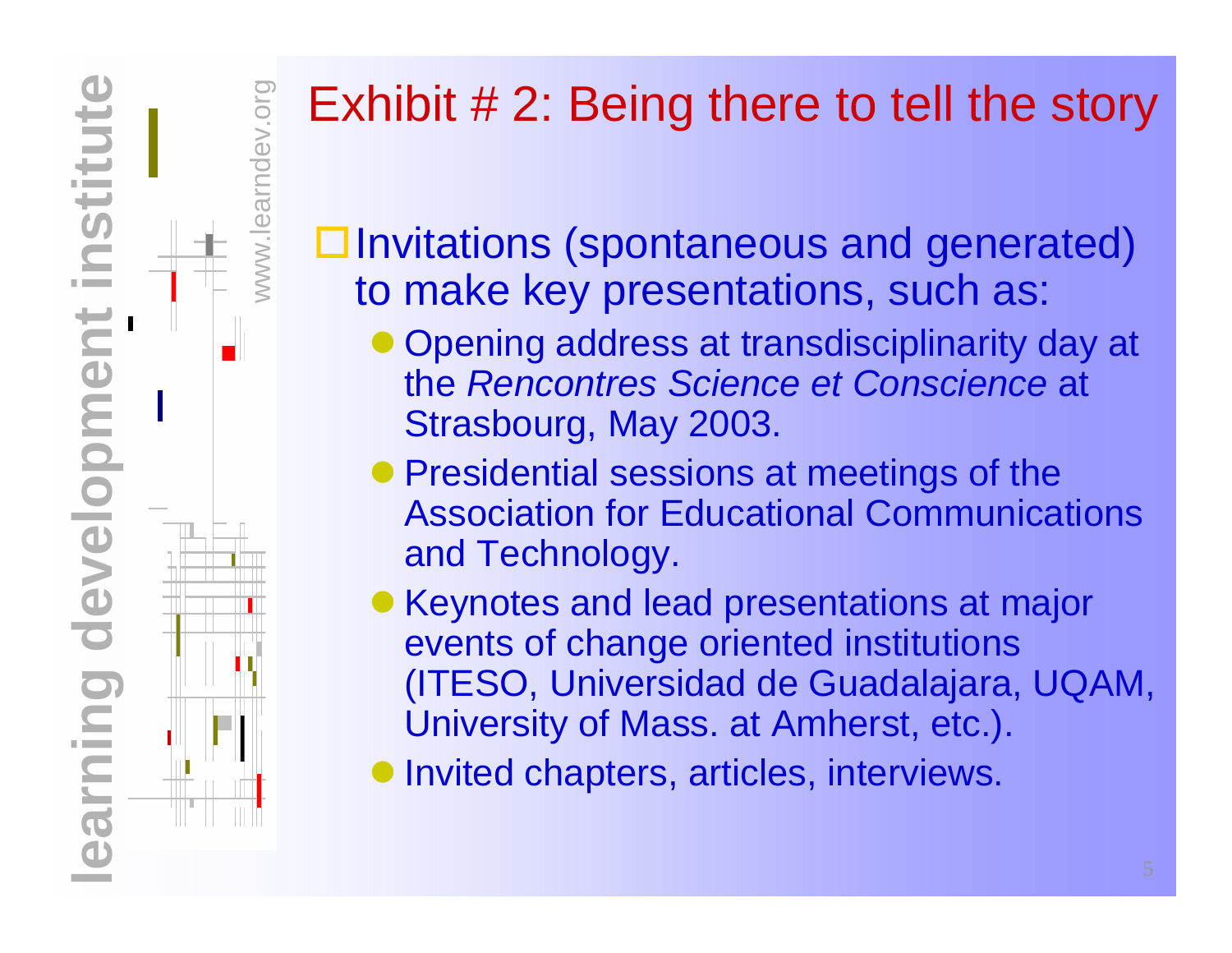

## www.learndev.org earndev.org

## Exhibit # 3: Generating capacity

□ Quietly working alongside others  $\bullet$  with EDC in DRCongo

- with COL in Mozambique
- with Uchcom Laboratory of the Russian Academy of Science in Eastern Europe and Central Asia
- with Chide Groenouwe in The Netherlands
- ⊔ Carrying out deliberate interventions
	- $\bullet$  **ITESO**
	- **UdGuadalajara**
	- **AECT**
	- $\bullet$ INED, Mozambique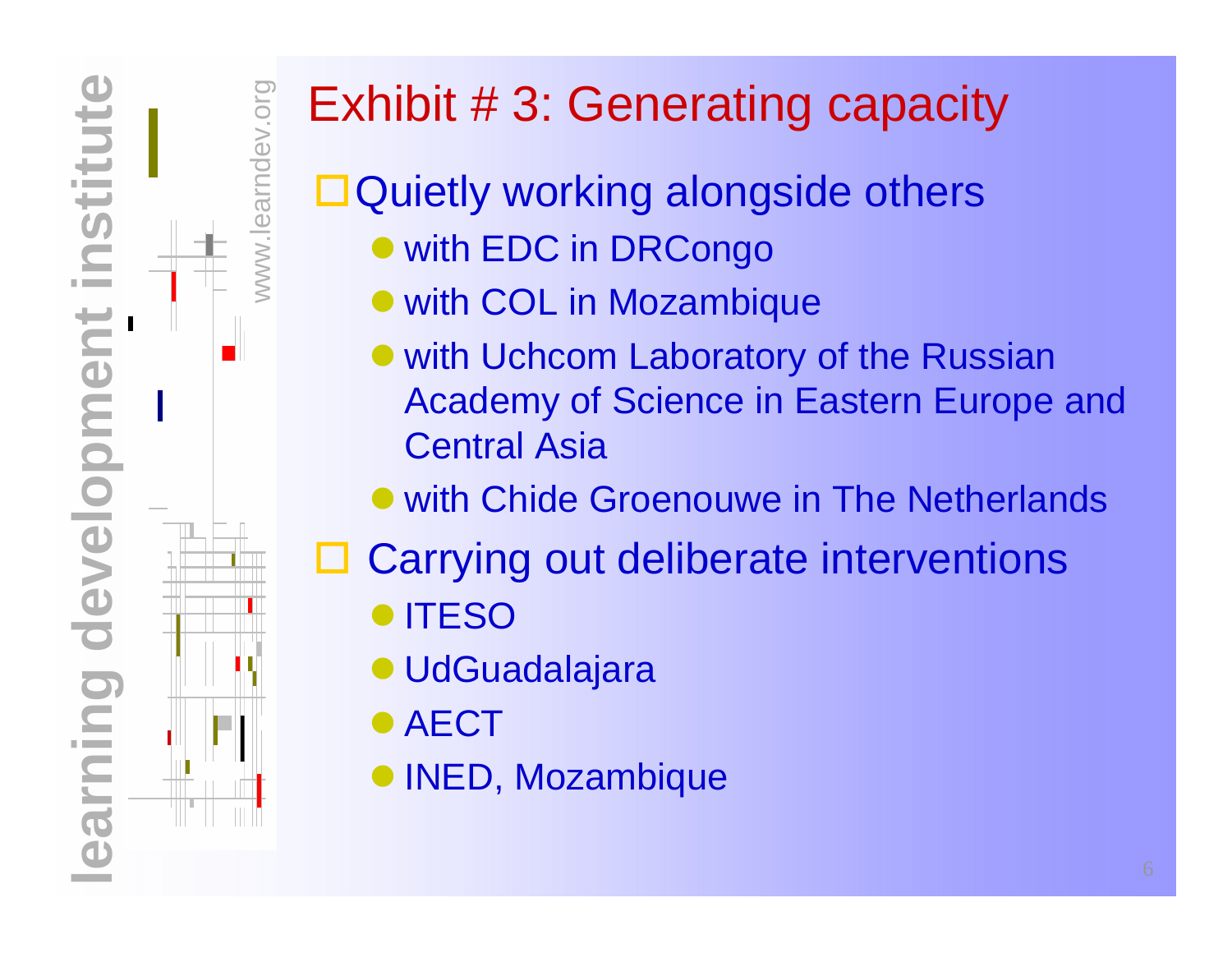

## Exhibit # 4: Helping create new practice

□DRCongo

www.learndev.org

WWW.

ndev.org

□Hogeschool Utrecht, Netherlands □Hopefully INED, Mozambique